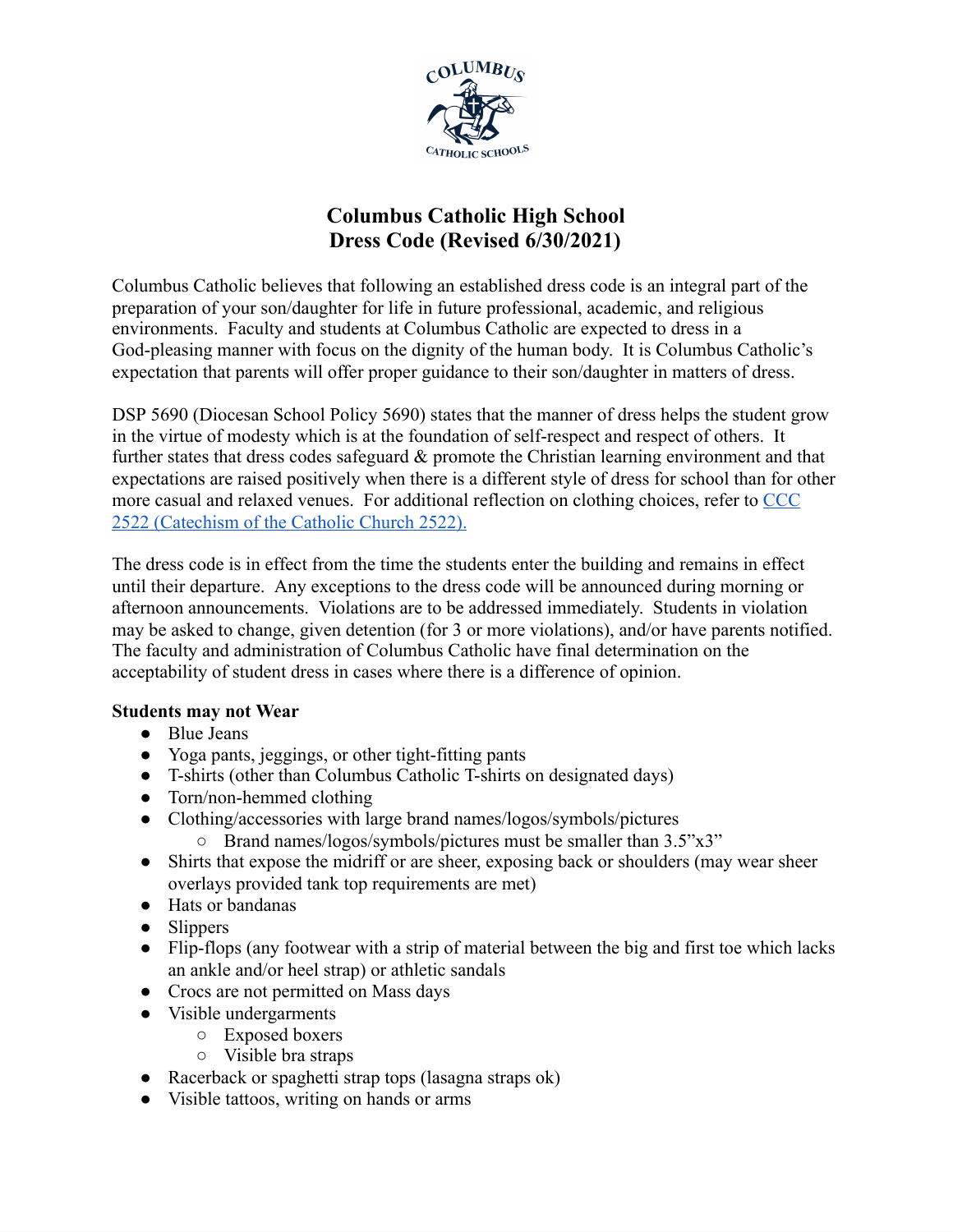## **School Apparel**

• Columbus Catholic T-shirts, sweatshirts and "hoodies" may be worn on Fridays and other designated spirit days

#### **Jackets**

• Plain colored or Columbus Catholic fleece collared ¼ zip and full zip jackets may be worn during non-Mass days

#### **Senior Privilege**

- Seniors may wear the sweatshirt of any Catholic university/college on Fridays
- Seniors may wear the sweatshirt of the university/college to which they have been accepted on Fridays

#### **Shorts**

- Non-athletic shorts are acceptable year round, except on Mass days
- Shorts must extend to the knee or below

#### **Physical Education**

- Shorts must extend to the knee or below or leggings need to be worn underneath
- T-shirts cannot be cut, torn, or altered
- Non-marking athletic shoes are required

#### **Young Women**

- Shirts:
	- Button-up, blouse, polo, turtleneck, sweaters, or other dress shirts (not tight)
	- Shirts must meet modesty standards especially concerning the neckline and backline (no cleavage or necklines that go beyond 4 fingers from collarbone front or back), no visible bra straps (bras cannot be visible through shirt material)
	- If a top is a sheer overlay, a tank top meeting the requirements above needs to be worn underneath
- Pants:
	- Dress slacks, capris, colored jeans, or cargo pants worn at the natural waistline
- Dresses/Skirts:
	- Must have a hemline that extends to the knee or below
	- Must meet all modesty standards in regards to the neckline, midriff, and tightness when worn
- Shoes: Dress shoes, tennis shoes, or acceptable sandals must be safe and remain on the feet
- Hair: must be well-groomed, may not be dyed a non-natural color including streaks, and may not be an extreme style
- **● MASS DRESS:**
	- Dress slacks with blouse or dress shirt (NO colored jeans)
	- Skirt with blouse or dress shirt
	- Dress
	- Dress shoes, dress flats, or dress sandals must be worn on Mass days (Solid colored canvas shoes are permitted)
	- **○ No athletic shirts or Columbus Catholic sweatshirts/hoodies/fleece may be worn at any time on Mass days**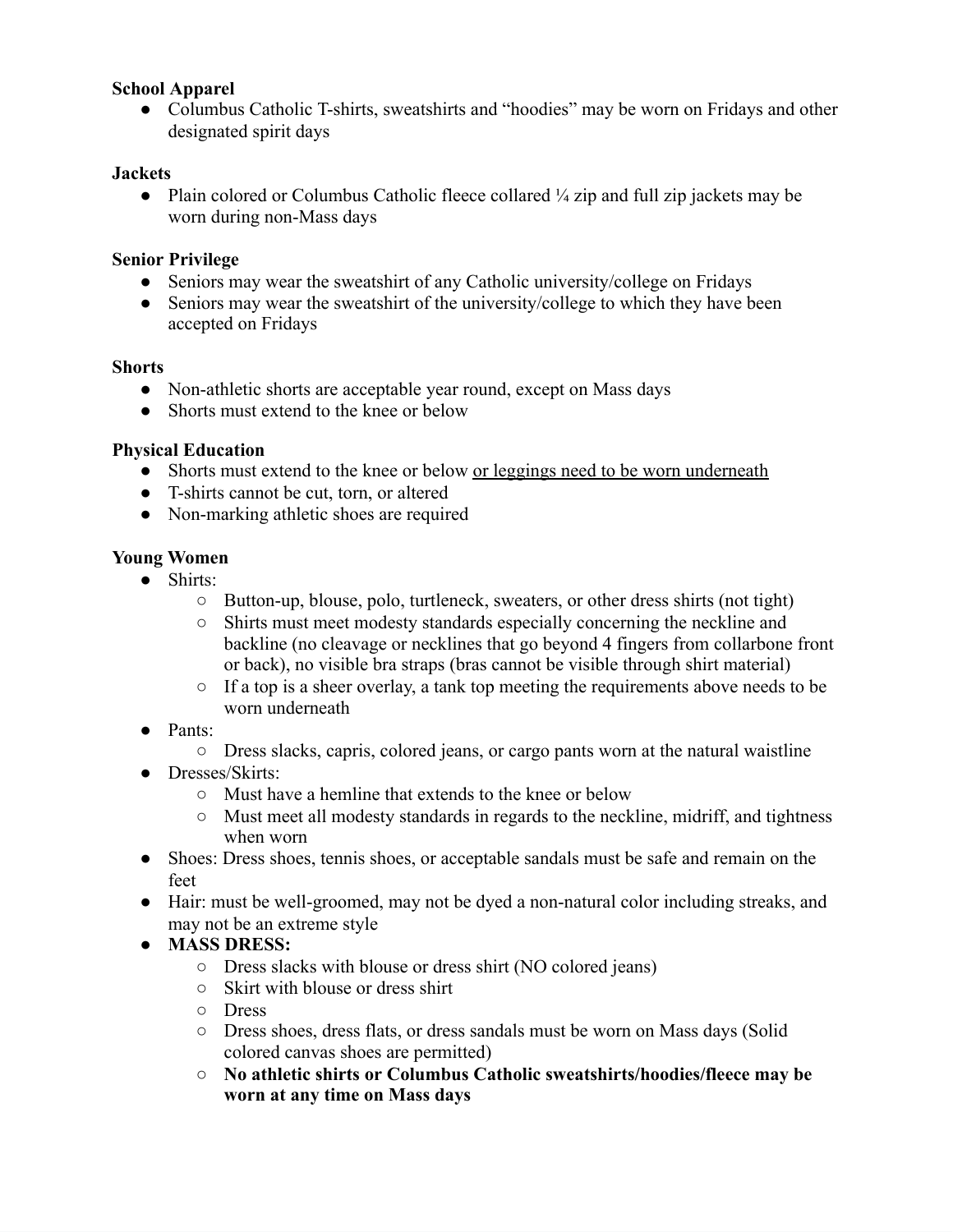# **Young Men**

- Shirts:
	- button-up, other dress shirts, polo, or collared shirts
	- Shirts must be tucked in, if so designed
- Sweaters: crew-neck, or V-neck
- Pants: dress slacks, docker-style, or cargo pants worn at the natural waistline
- Shoes: dress shoes, tennis shoes, or acceptable sandals must be safe and remain on the feet
- Hair: must be well-groomed, may not be dyed a non-natural color including streaks, and may not be an extreme style
- **● MASS DRESS:**
	- Tucked in button-down shirt and appropriate length tie must be worn with dress pants, dockers, or khaki pants (no cargo pants)
	- A sports coat/blazer, dress sweater, or sweater vest may be worn with a shirt and tie
	- **○ No athletic shirts or Columbus Catholic sweatshirts/hoodies/fleece may be worn at any time on Mass days**

# **Additional Comments:**

All clothing should be neat, clean, fit reasonably, be modest, and be in good condition. Student appearance should be neat, well-groomed, and dignified. Please remember that due to growth and frequent washings, clothing that met dress code stipulations in September may not be appropriate later in the year.

# **Backpacks**

Backpacks are useful for students as an organizational tool; however, they can be hazardous to teachers who are circulating in their classrooms and are a definite safety hazard if left in the hallways.

After discussion with the CCHS Student Council, the following agreement was reached regarding the use of backpacks at Columbus Catholic.

- Backpacks are permitted in school but MUST NOT be left in the hallways at any time.
- Backpacks in the classroom MUST BE in one of three spots
	- An area designated by the teacher
	- On the back of the chair
	- On the floor beneath the table/desk

## **Mission Club Dress Down Fundraisers**

Dress Down Days are an opportunity for students and faculty to support various different charities. Those charities are selected by Mission Club. On dress down days students are allowed to wear clothes outside of the normal dress code, provided they are meeting the modesty requirements in the dress code above. Clothing must be school appropriate; graphics and/or advertisement of illegal substances, inappropriate or offensive graphics, references to sex, drugs, profanity, racial or ethnic slurs are in violation of Ts and jeans guidelines. Jeans cannot have holes or frays and must remain at waist level. (No sagging, low rise, low riding pants Leggings are not permitted but sweatpants are ok. (These guidelines are also used for Finals exam protocol.)